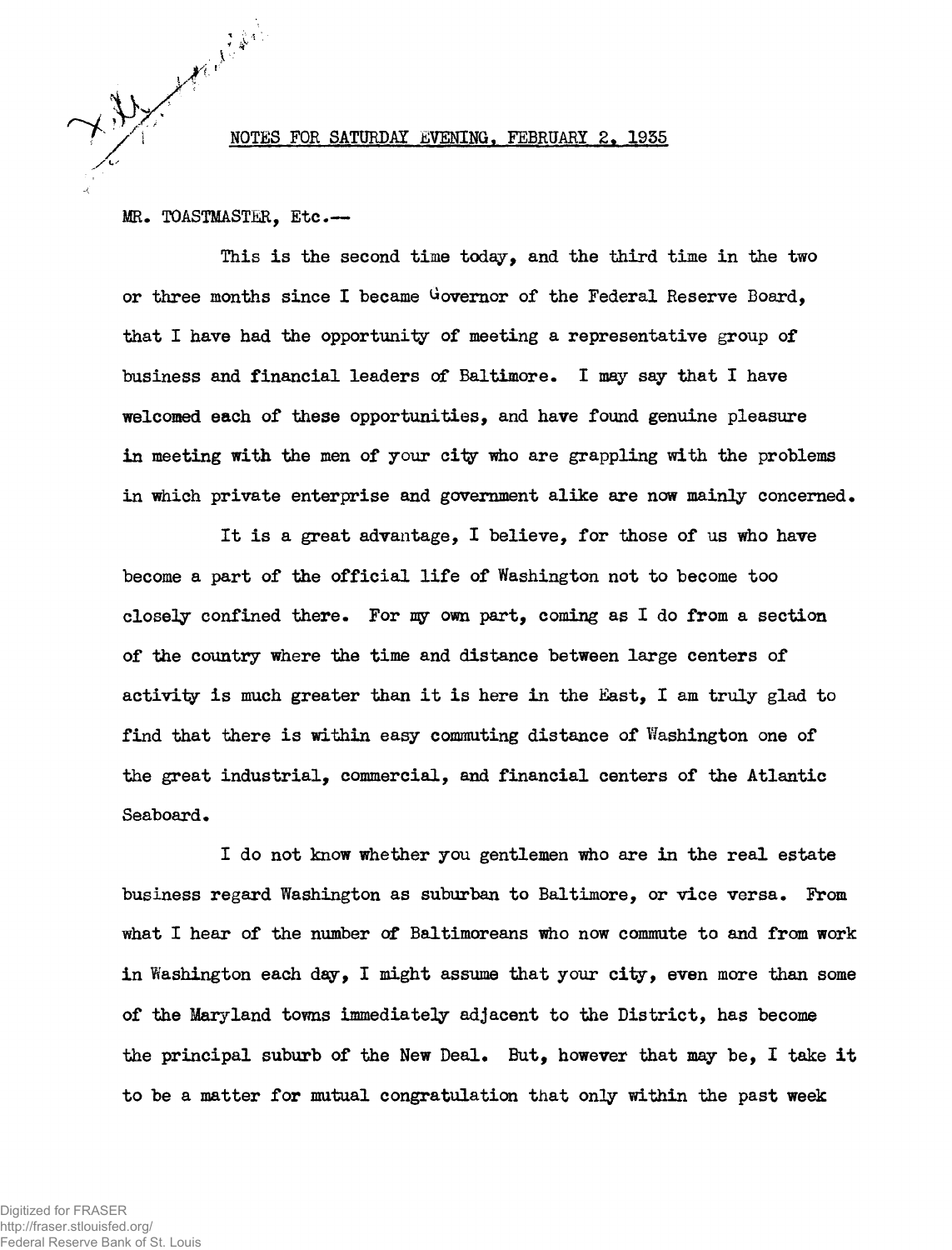the commuting distance between the two cities has been even further high-speed lessened *\ssL* electrification.

 $- 2 -$ 

One of my friends to whom I remarked that I was coming to your dinner this evening asked me what interest the Governor of the Federal Reserve Board would have in the proceedings of a local real estate board. I must confess that I had not thought of the matter in that light— had not thought of your concerns as being confined to a particular locality. I simply felt that I was coming to a representative gathering of men with whom I have much in common.

But my friend's point of view, I am quite certain, was a mistaken one. Real estate, of course, is in one sense the most local of all businesses; but real estate, and the industrial and financial problems related to real estate, have become, as all of us now fully realize, matters of the very first importance in the shaping of national policies.

This is the first of your annual dinners for five years in which it has been possible for your officers who are in touch with the real estate situation in the country as a whole to report an improvement over the previous years. True, the improvement has not been marked, and it is still very much scattered and spotty. But for the past year the "undoubling" of families has been gradually under way, the marriage rate has again begun to rise, and rentals— long depressed below an economic level— have begun to show a moderate increase as the country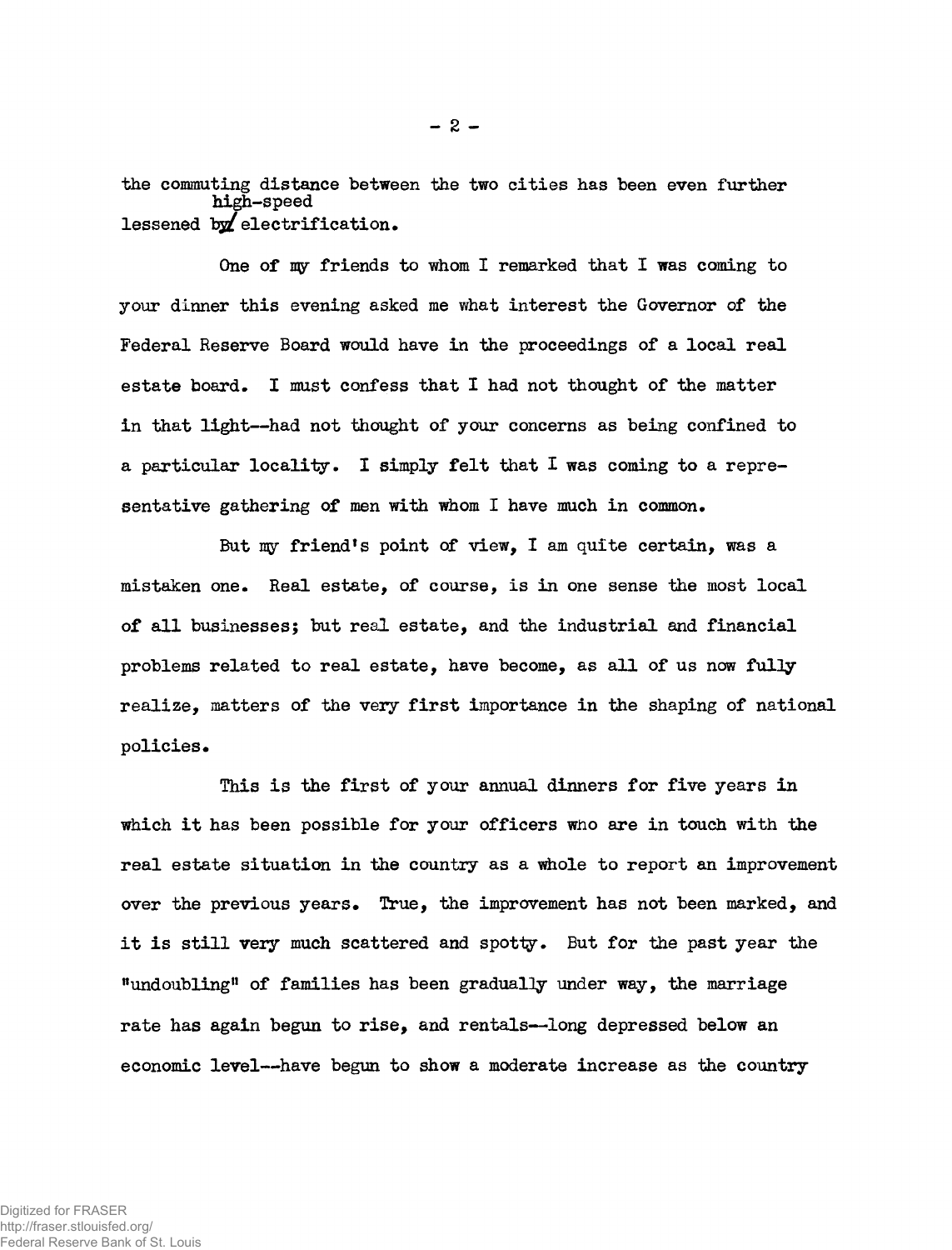itself has begun to emerge from the depression.

The fact of the matter is, however, that we still have a great deficit of purchasing power in the United States. Our national income is still some 40 per cent below the level of five years ago, a substantial proportion of our population is still unemployed, and the incomes of the great bulk of the population that is employed are still at a relatively low level. This is the fundamental problem in our national econony for which the President and his advisers are seeking a remedy in large part through the industries in which you gentlemen are chiefly interested.

I scarcely need remind you of the extent to which the lag in construction behind the general business recovery is accountable for the great deficit of purchasing power to which I have referred. You are by this time familiar with the figures—a drop from a pre-depression spent for a year's construction total of  $1,000,000,000$  to a low point of some  $$3,000,000,000$  a year ago, with only a moderate rise since then. In residential construction the decline was even more marked— from a pre-depression total of a year \$3,000,000,000/to but a tenth of that sum. And one of the most serious aspects of this decline, as you are in a position to know from your practical experience with the construction industry, is that a much larger part of the construction total, including the cost of materials, goes into wages than in most other industries.

Along with the great decline in the volume of construction there was throughout the country, among institutional and individual

 $-3-$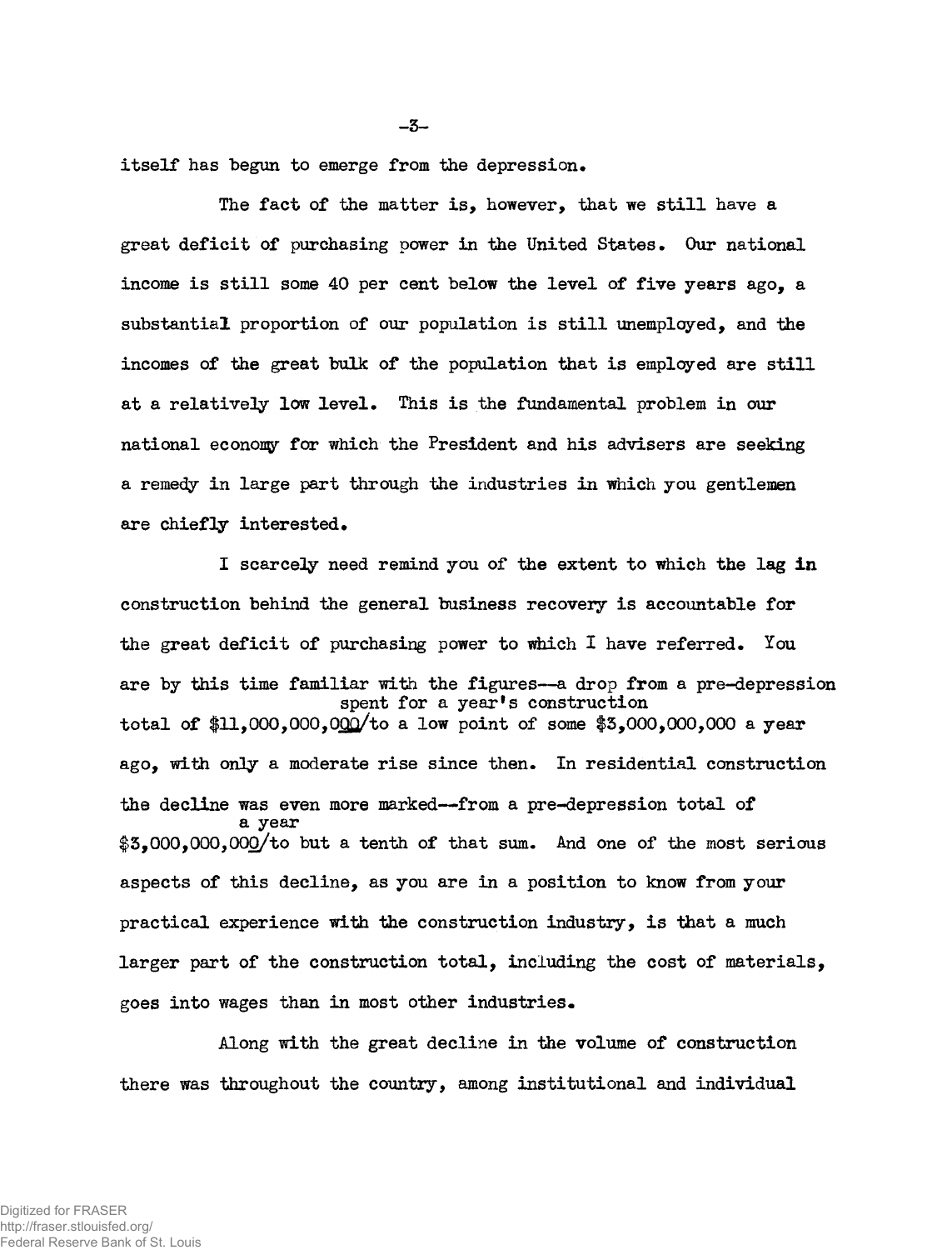investors alike, a flight of capital from mortgages— an effort to convert what is essentially a long-term investment into immediate cash. This is a trend that has likewise been arrested only within the past year, and the task now is to direct again into construction and mortgage financing the savings that in the past have been made available for this purpose.

I know that there are some bankers, some insurance company officials, and others experienced in mortgage lending who, though willing, as they put it, to make loans on sound existing mortgages, are unwilling to encourage new construction because of foreclosed properties that they and others have hanging over the market. This view seems to me to be a mistaken one. It is a view that if persisted in by all institutions— as fortunately it is not— would compel the government to enter the field of mortgage lending in a manner and on a scale that neither you nor I would care to contemplate.

What is mistaken in their point of view, as I see it, is that it fails to recognize that the effective demand now lacking for properties that overhang the market can be brought about only by putting more and more people back to work at an income level that will enable them to pay an economic rent. The real property inventory recently taken by the Department of Commerce, like the surveys made by your national association, have shown how widespread the need is for modern housing— how obsolete and decadent a huge proportion of our homes are judged by any reasonably modern standards. Put back even into part-time

 $- 4 -$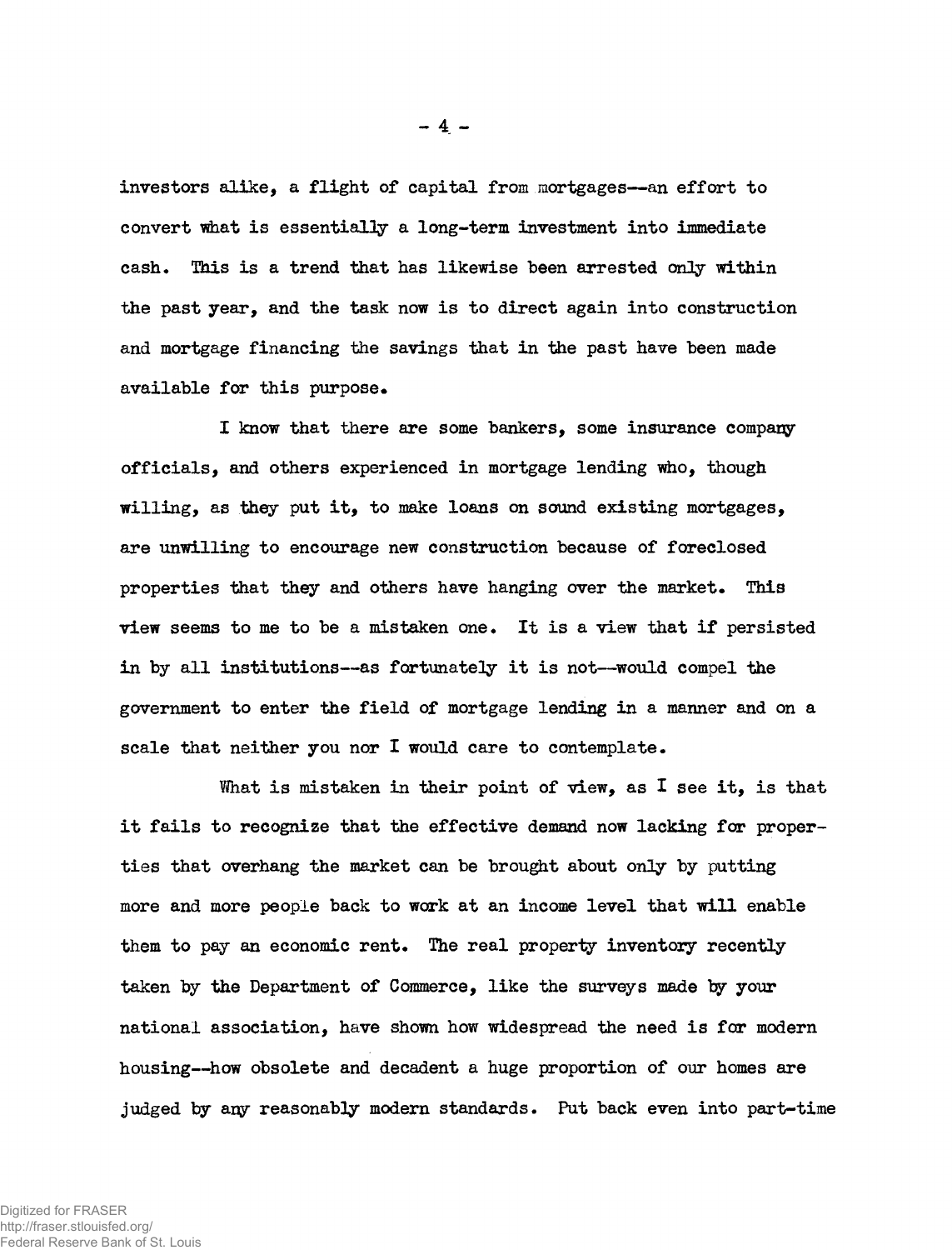emplcyment the several million persons dependent directly or indirectly on the construction industry, and the nation-wide shortage of housing that some persons now call theoretical will quickly become real.

It is to give impetus and direction to that reemployment that the housing policy of the Administration is being directed. As the lines are now laid, only the start can come from Washington. Private enterprise and private capital must then take hold if a program of construction adequate to the needs of the country is to go quickly forward; and if this is to be done we shall necessarily, of course, have to revise our mortgage financing practices of the past in order to safeguard both the home owner and the mortgage investor.

The mortgage provisions of the National Housing Act show the direction that  $I$  believe mortgage lending will take henceforward. Our savings banks, the savings departments of our commercial banks, our insurance companies, our fiduciary institutions, and other agencies that have heretofore confined themselves largely to short-term mortgages the so-called renewable mortgage maturing in three years or five years will see the wisdom, I have no doubt, of adopting instead the long-term amortized mortgage. I believe that they will also see the wisdom of reducing the interest cost to the borrower, to correspond to the lower rates now being paid by banks and life insurance companies to their